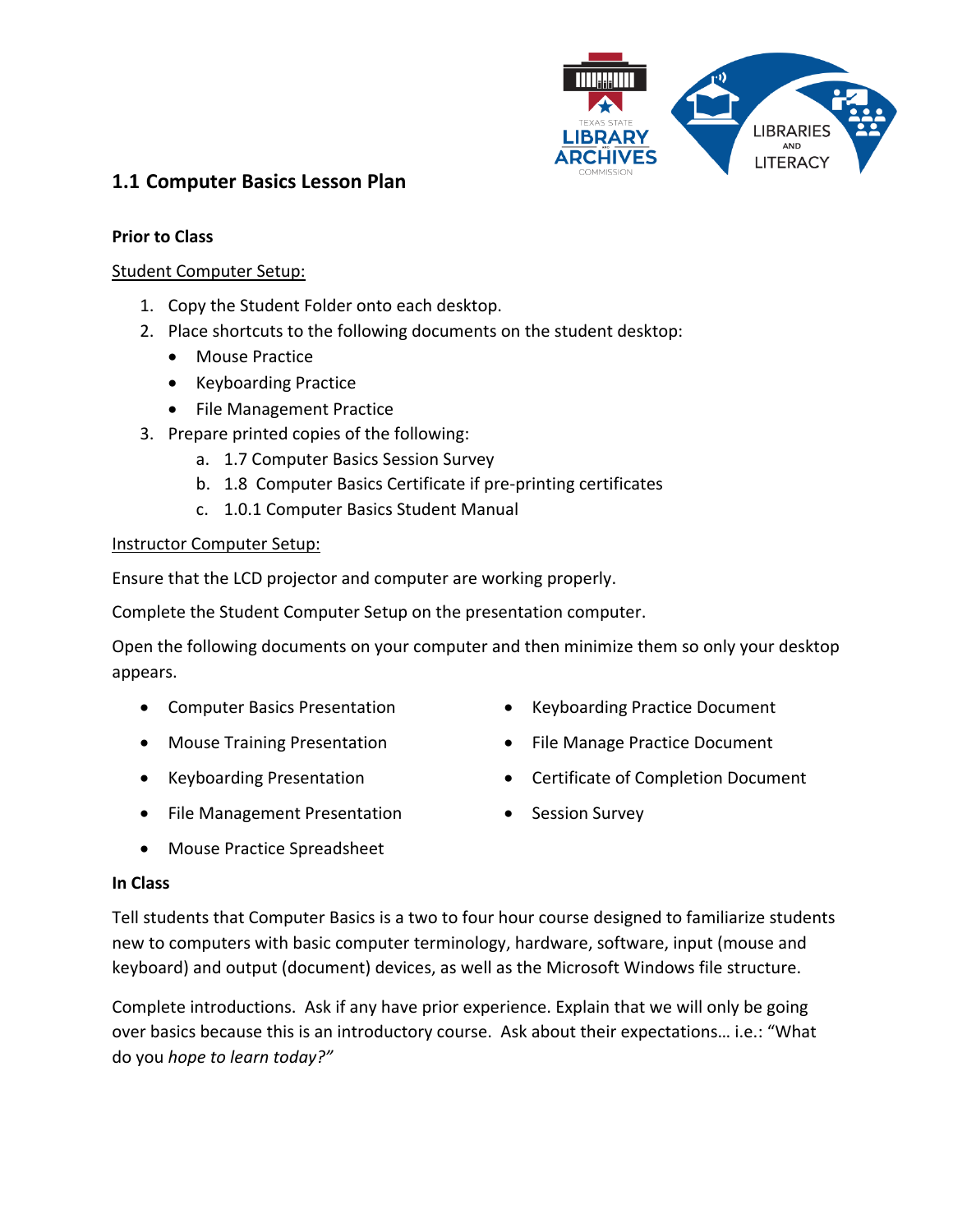## *Maximize the Computer Basics Presentation (PPT).*

Go through the PPT slides using the information below to quide you. Ask students to take notes in student handbook (dotted lines are provided in the handbook for this purpose) when necessary. ENCOURAGE students to stop you if they have any questions.

### **Learning Goals**

- Describe why computers are important
- Explain how computers work
- Explain the difference between computer hardware and computer software
- Describe what an operating system is
- Identify the operating system you have on your own computer and phone.
- Explain office productivity and communications software.
- Start up and shut down computers properly
- Use the mouse and keyboard to complete tasks on the computer
- Identify the different groups of keys on the computer
- Create, open, save, and manage files and folders

## **Why is it important to know how to use a computer?**

Computers are everywhere and everyone is using them! Computers are in our cars, our kitchens, our living rooms, our stores and, most importantly, in our workplaces. They are used to communicate, to play, and to make everyday tasks easier (once you know how to use them!). The ability to use a computer will enhance your ability to not only keep in touch with friends and family but it will also increase your ability to find and keep a job.

## **WHAT IS A COMPUTER?**

An electronic device that accepts data (input), manipulates the data (process), produces information based on the manipulation (output) and stores the results (storage).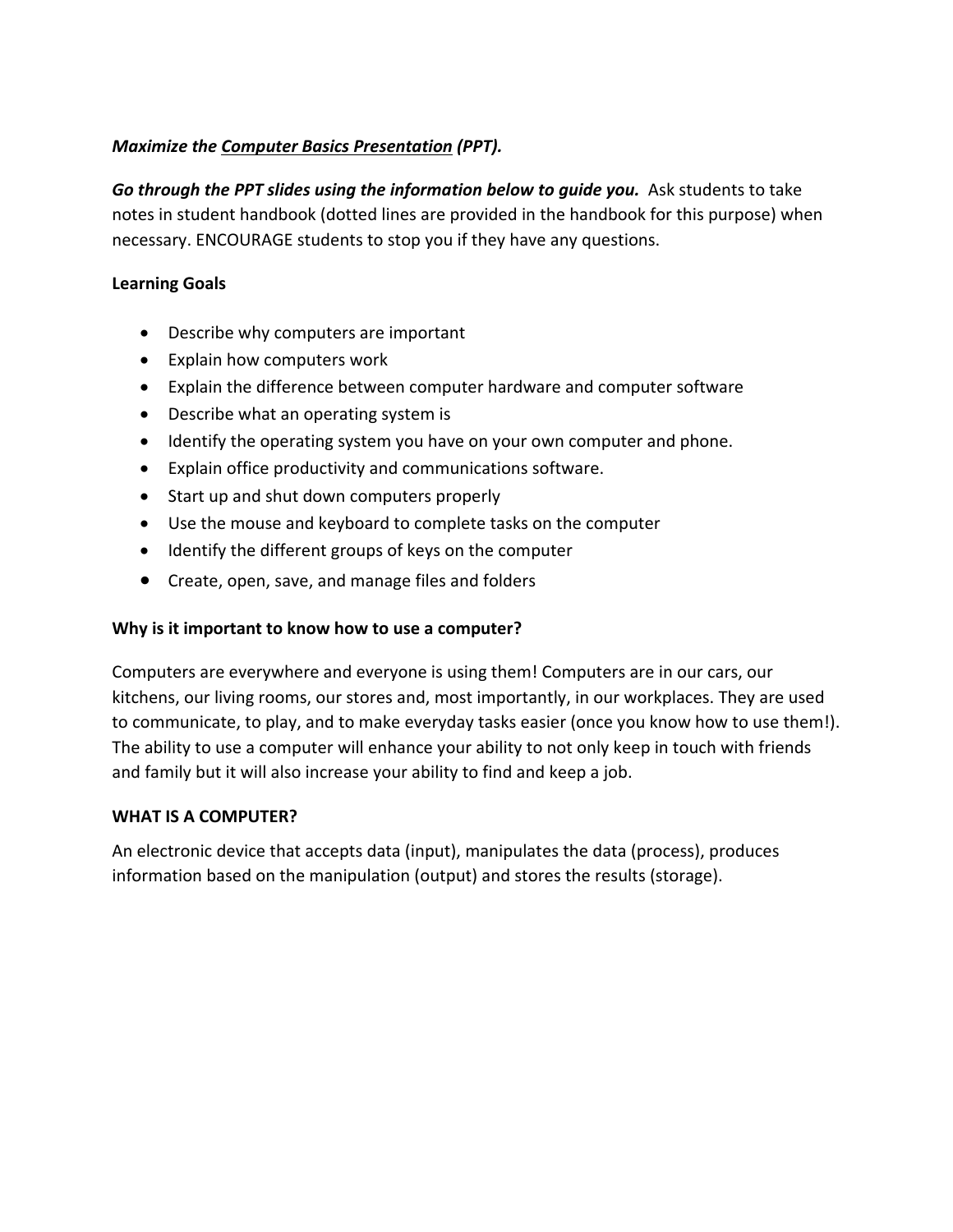The computer performs 4 basic functions

| Input   |                      |                                     |                                                     |  |
|---------|----------------------|-------------------------------------|-----------------------------------------------------|--|
| Process |                      | <b>Information Processing Cycle</b> |                                                     |  |
| Output  |                      |                                     |                                                     |  |
| Storage |                      |                                     |                                                     |  |
|         | Human Brain analogy: |                                     |                                                     |  |
|         | Input                | =                                   | eyes, ears, mouth & nose                            |  |
|         | Processing           | $=$                                 | brain                                               |  |
|         | Output               | =                                   | verbal & non-verbal reactions                       |  |
|         | Storage              |                                     | you have control / important keep / not imp. Delete |  |

What types of things can you do, already do or want to do on the computer? (pause for responses, contribute if needed) Can we do these things without a computer?

YES… so…

The question is, "why pay so much money for a machine that does things we can already do without the machine?"

## **WHY WE USE COMPUTERS TO DO WORK WE COULD DO WITHOUT A COMPUTER?**

| Speed:       | Computers can process data much faster than we can.                          |
|--------------|------------------------------------------------------------------------------|
| Accuracy/    | Computers don't get sick (without help!), they are not                       |
| Reliability: | distracted by loving or hating you, they don't care what you look like etc   |
| Memory:      | Computers are able to store and recall instantaneously, huge amounts of data |

## **5 BASIC COMPUTER SYSTEM COMPONENTS**

- (1) **Input**: A device we use to put information into the computer. List as many as we can think of.
- (2) **Output**: A device we use to see the results of the computer's manipulation of the data we input. List as many as we can think of.

\*\*\*How many devices can we think of that are both input and output.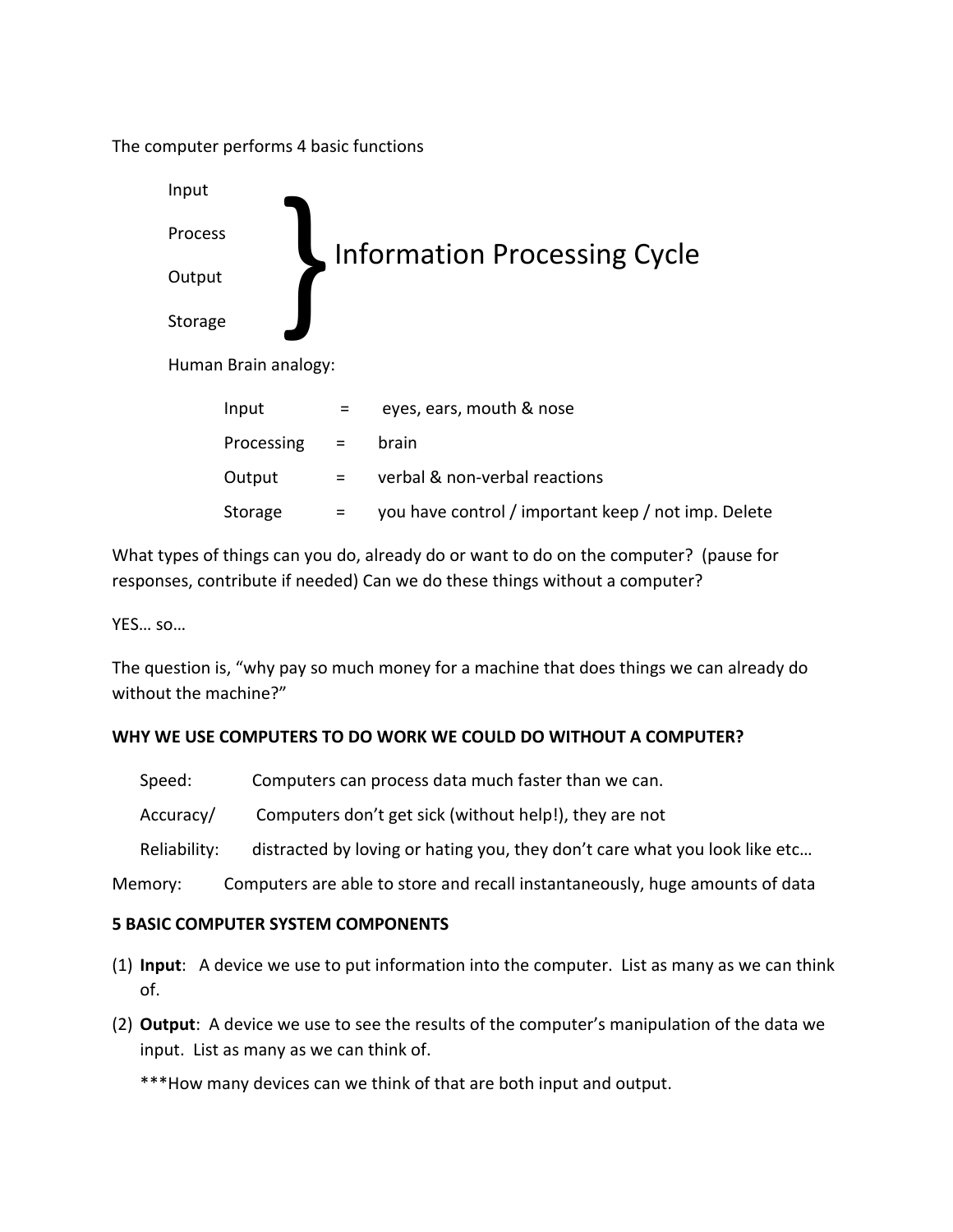(3) **Central Processing Unit** (CPU=Control Unit and Arithmetic Logic Unit):

Control Unit interprets the instructions (traffic cop),

Arithmetic Logic Unit performs the arithmetic and logical functions (addition, subtraction, multiplication, division, equals, not equal, equal to or greater than, equal to or less than, greater than, less than…)

- (4) **Memory**. Memory is what makes the computer so darned fast the ability to go from point A to point Q without having to pass through B,C,D,E, etc. in order.
	- RAM (Random Access Memory RAM s is where the computer holds data while it is needed for processing. It is volatile in that it loses its contents when the machine is turned off.
	- ROM (Read Only Memory): a set of chips that contain instructions that help a computer prepare for processing tasks. These instructions are permanent. The only way to change them is to remove the chips and replace them.
- (5) **Storage**: Hard Drive, Floppy Disk Drive, CD drive, Memory Sticks, etc… Discuss pros and cons of each storage method

#### **COMPUTER PROGRAMS**

A computer program is a set of step-by-step instructions that tell the computer how to perform a specific task. Without computer programs your computer is merely a really expensive paper weight!

**Operating System Software:** This software works with the operating system. It controls how you, the software, and the hardware work together Windows, Apple, Android, and Chrome are common operating systems. Computers and laptops usually use Windows or Apple. Cell phones and tablets usually use Apple, Android, or Chrome software.

**Application Software:** Software the computer uses to carry out a task as specified by the user.

- *Word Processing*: enter, edit, format and print documents containing primarily, but not limited to text.
- *Spreadsheet*: enter, edit, format, print, sort and calculate primarily numeric data.
- *Communications*: email and the internet
- *Education and Entertainment*: Tutorials, Testing, Simulation, and Games (multimedia)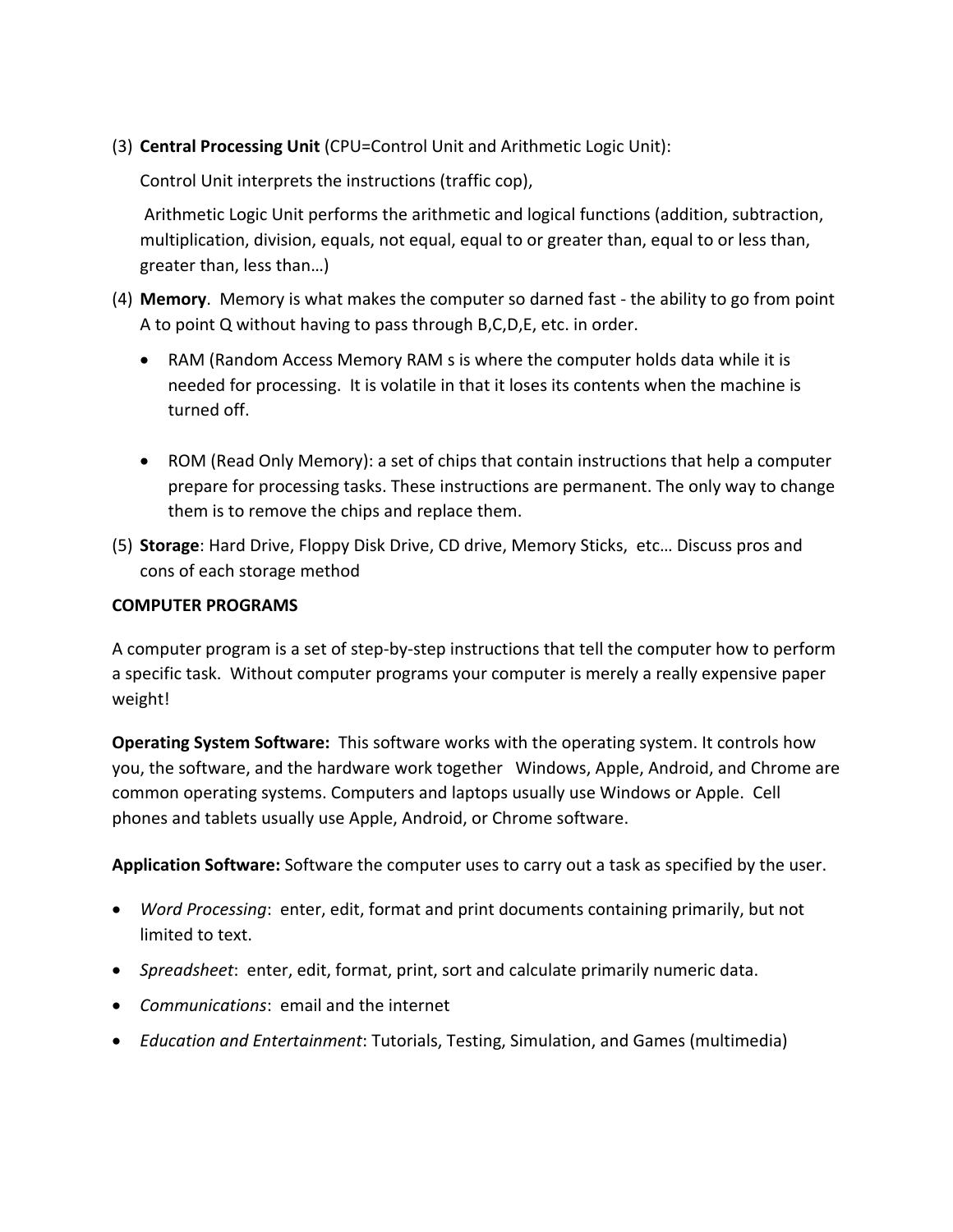### *Students Turn On & Login to Computers*

- Review desktop screen components. Have students move their mouse over the components but they do not need to click on anything yet.
- You may need to teach Ctrl/Alt/Del and/or the shift key for students to be able to log into the computer.

#### **Mouse Instruction & Practice**

Remind students that the mouse is one form of input.

#### *Maximize the Presentation on Mouse Training (PPT) and present to students*

- Click • Right Click • Drag and Drop
- Double Click • Click and Drag

#### **Mouse Practice Instructor demonstrates (SLOWLY if need be).**

Show students how to access and open the Mouse Practice document on their desktop by double clicking. This may be difficult for some. If they cannot double click, teach them how to right-click and choose Open.

Repeat the Mouse Practice as students follow along.

#### **Keyboard Instruction & Practice**

Remind students that the keyboard is another form of input.

## *Maximize the Presentation on Keyboard Training (PPT) and present to students*

Open Keyboard Practice document and walk students through the use of each of the below.

- QWERTY (regular keys) Directional Keys for scrolling
- Numeric Keypad if on computer
- Shortcut Keys Ctrl/Atl/Del to log in; Ctl/C; Ctl/V

*Keyboarding Practice - Instructor demonstrates (SLOWLY if need be) on overhead After demo, instructor repeats while students do at their computers.* 

#### **File Management Instruction & Practice**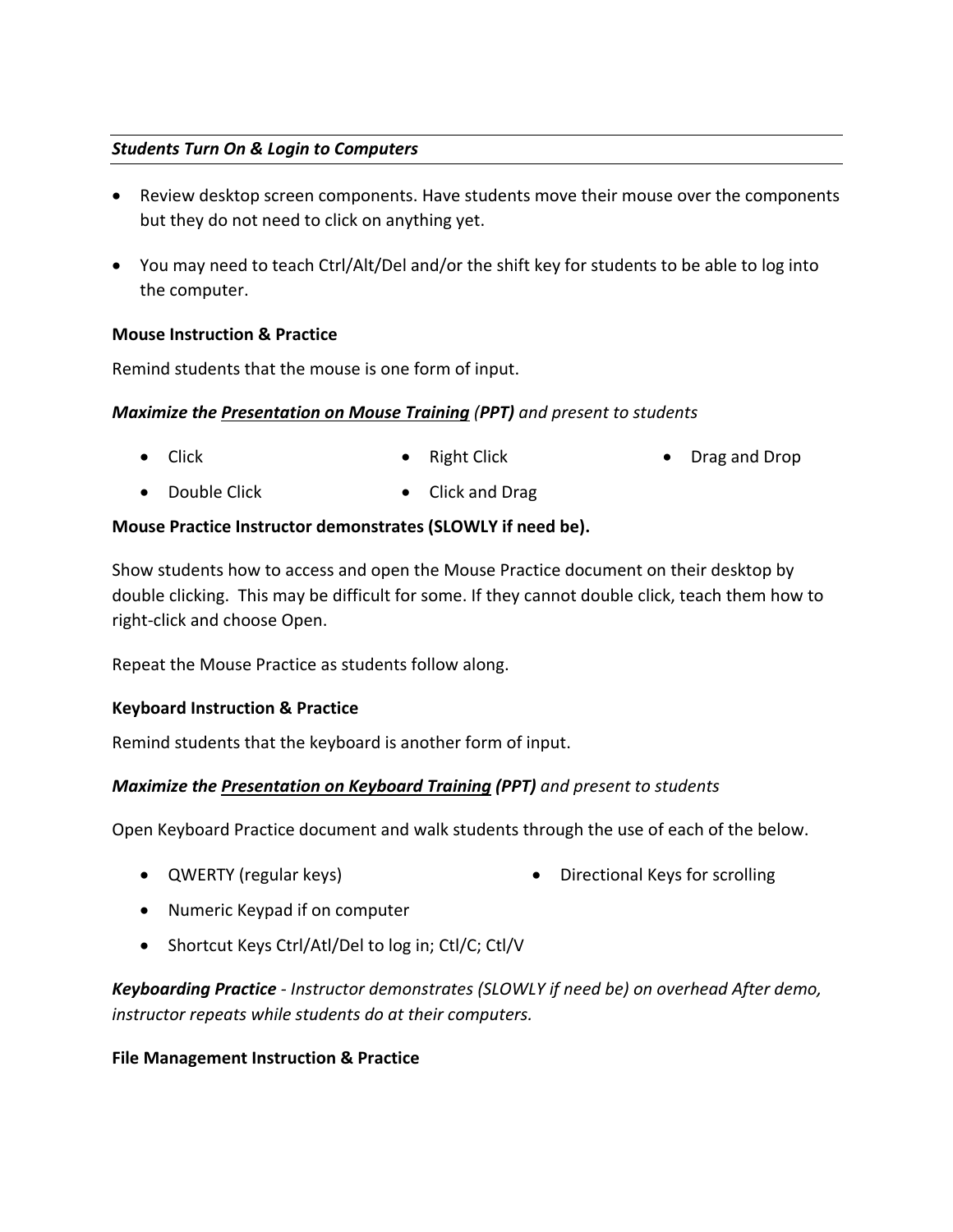*Presentation on File Management:* Refer students to the File Management Terminology section in their Student Manual.

- Importance
- My Computer
- My Documents
- Folders
- Subfolders
- Files
- File Naming Conventions
- File Types

#### *1.6 File Management Practice – Teacher Version*

It will be easier if the instructor prints a hard copy of the File Management Practice to refer to as the instructor goes through the steps.

The Instructor demonstrates (SLOWLY if need be).

Once the demonstration is completed, students will follow the printed instructions in their Student Manual for *1.0.4 File Management Practice Instructions* as the instructor calls them out.

Because these instructions require students to open up a new Microsoft Word document on their computers, students should **NOT** open the 1.0.4 File Management Practice file on their computers.

## **Additional Online Resources and Information in Student Manual**

Show the student the *1.0.5 Computer Basics Online Resources* document on the screen. Have them find the document in the student folder on their desktop and open it. Ensure they can use the Ctrl/Mouse Click to open the links.

Then, depending on the student skill levels and time constraints, you can choose to cover any additional material in the student manual or on the resource list.

## **ASSIST STUDENTS WITH COPYING THEIR STUDENT FOLDER FILES TO THEIR OWN USB DRIVE OR THEIR OWN ONLINE DRIVE.**

#### *1.7 Computer Basics Session Survey*

Ask students to complete the printed hand out *1.7 Computer Basics Session Survey* and collect these before students leave.